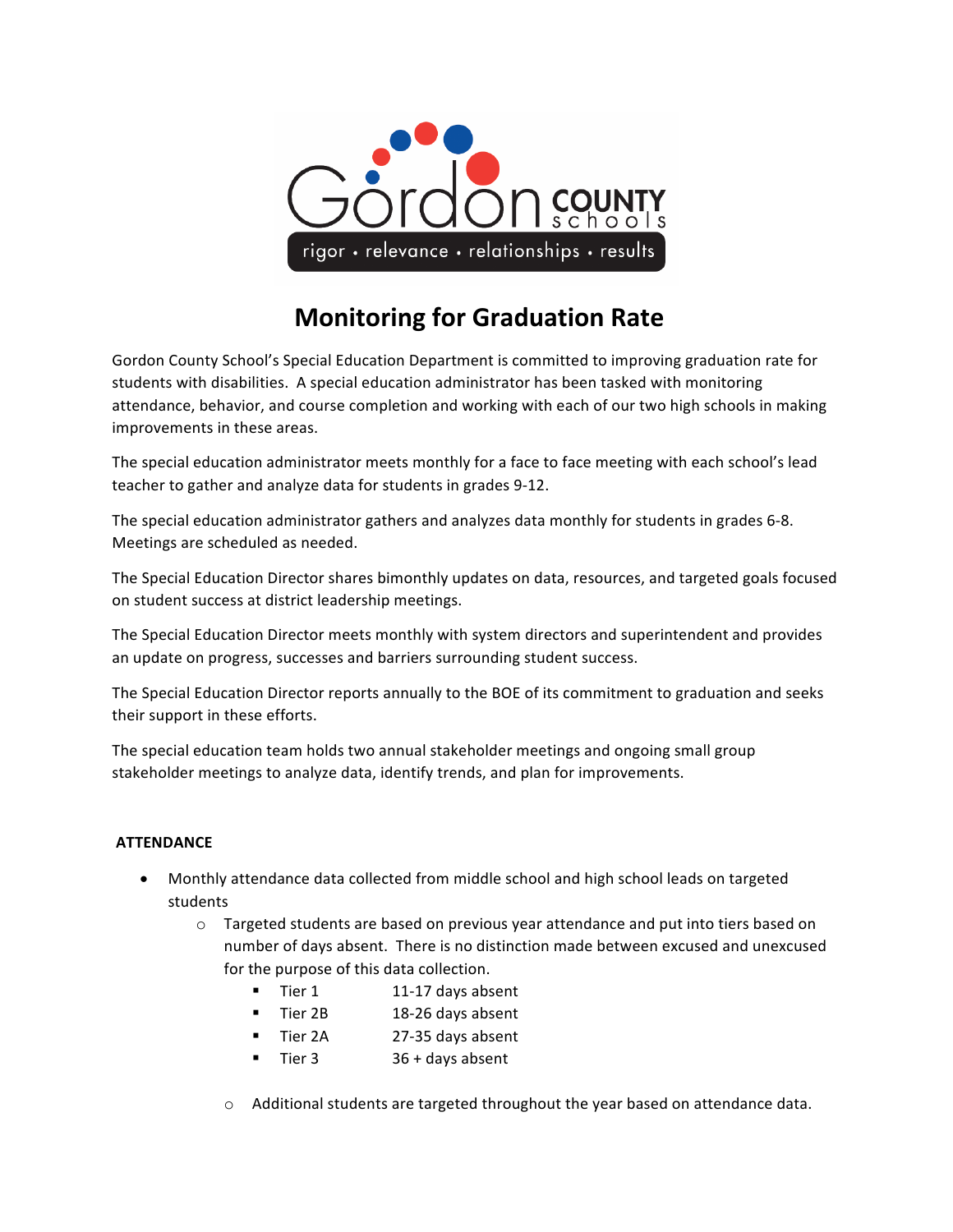- A home visit is made for all students with excessive absences. This visit is made by the lead teacher, or special education case manager and is accompanied by a school administrator or special education administrator.
- If necessary, law enforcement is contacted to provide a well check on students who are "missing".
- Use of social media to locate students and/or parents who are non-responsive to phone calls or visits. (FB, Instagram, Snap Chat)
- Use of social media to locate students (i.e. location tracking on Snap Chat)
- Referral for Truancy court (if needed)
- Incentives plans put into place. When present a determined number of days, students receive a \$5.00 food card. This incentive was driven by student feedback.

# **BEHAVIOR/DISCIPLINE**

- Monthly data review of students with ISS/OSS by district level personnel
- Discuss discipline issues with lead teacher at high school level and school administrator
- Identify target students who have a pattern of discipline referrals
- For targeted students:
	- $\circ$  Review IEP behavior goals/BIPs and revise as needed.
	- o Amend IEPs to include BIPs if necessary
	- $\circ$  Sp Ed case managers act as mentors
	- $\circ$  Sp Ed case managers communicate with parents/guardians as needed (messaging system, email, text, phone)
- Technical assistance provided to special education teachers and administrators as needed to target proactive positive behavior strategies.
- Implementation of professional development on positive behavior strategies specifically designed for middle and high school teachers.
- Incorporation of classroom pet (currently rabbit and dog) as a reward for behavior and completion of work. This has been very successful for students who have anxiety at the middle and high school level.

### **COURSE COMPLETION**

- Monthly review of failure report. From this review, next steps are determined. These may include consultation with teachers and students, parent conferences, or IEP amendments.
- Monthly review of on-line coursework through credit recovery and study skills classes.
- Weekly review of Ombudsman data (attendance/course completion). Monthly meeting with OMB Director, graduation coaches, and Director of Student Services.
- Review of transcript after each semester grade has posted to identify students who may need a credit recovery class. Credit recovery classes are offered through study skills class or Odyssey Ware.
- School tutorial options for AM/Lunch/PM
- Review  $12^{th}$  grade transcripts in August/January.
- Review cohort data